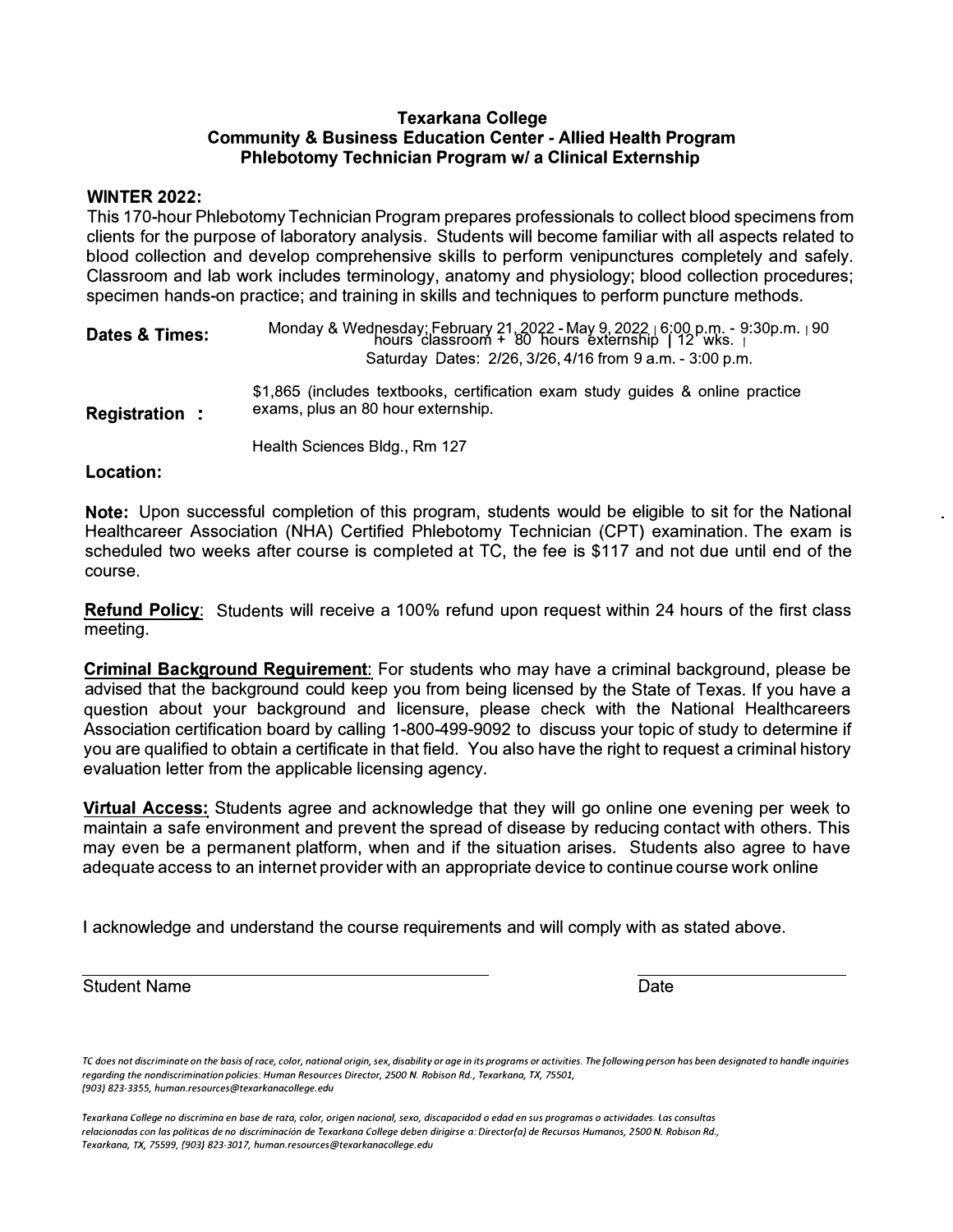# **Phlebotomy Technician Program**

## **Phlebotomy Technician**

The Phlebotomist is a vital member of the clinical laboratory team, whose main function is to obtain patient's blood specimens by venipuncture and microcollection. The field of Phlebotomy has greatly expanded in the past several years, and the role of this integral member of the health care team has recently been brought into much sharper focus.

# **Phlebotomy Technician - Employment &Education**

Phlebotomist's draw blood from patients for testing purposes. They usually work under the supervision of medical technologists or laboratory managers. Phlebotomists are employed throughout the health care system hospitals, neighborhood health centers, medical group practices, HMO's, public health facilities, veteran hospitals, insurance carriers and in other health care settings. The demand for Phlebotomy Technicians has increased substantially with the overall complexity of health care services and the risks of infectious disease.

**Educational Requirements** 

People interested in becoming Phlebotomists should have a high school diploma or GED equivalent

#### **Phlebotomy Technician Program**

The 90 hour Phlebotomy Technician Program prepares professionals to collect blood specimens from clients for the purpose of laboratory analysis. Students will become familiar with all aspects related to blood collection and develop comprehensive skills to perform venipunctures completely and safely. Classroom work includes terminology, anatomy and physiology; blood collection procedures; specimen hands-on practice; and clinical training in skills and techniques to perform puncture methods. The program also includes lab exercises, live blood draws, work with a training arm and other exercises intended to prepare students to function as an entry level Phlebotomy Technician.

# **Phlebotomy Technician Detailed Course Information**

- anatomy and physiology of the circulatory system  $\bullet$
- medical terminology and laboratory theory  $\bullet$
- laboratory law, ethics and regulatory issues ۰
- specimen documentation and transportation ٠
- non blood specimen collection ٠
- pediatric & geriatric blood collection ٠
- quality, competency and performance assessment
- phlebotomy theory / simulated lab
- arterial, intravenous  $(IV)$  & special collections procedures
- specimen collection, processing and handling
- laboratory operations (e.g. safety, quality control,)
- cells, lab safety, anatomy of the arm, using a  $\bullet$ tourniquet
- $\bullet$ blood collection systems, review of medical asepsis and hand washing
- blood and blood composition, blood tubes, ٠ coagulation, venipuncture protocols, working with a training arm
- anatomy of hand, leg  $&$  foot -- arteries and veins ٠
- heel puncture, protocol, practice, syringe draws
- blood banks and blood typing, lab departments and ٠ personnel
- universal precautions safety protocols, infection  $\bullet$ control
- respiratory, pneumonia & TB isolation protocol, live venipuntcures & skin punctures, syringe practice
- CBC/DIFF, hematological lab tests, disease and Á disorders, order of draw
- training arm practice and other clinical lab exercises